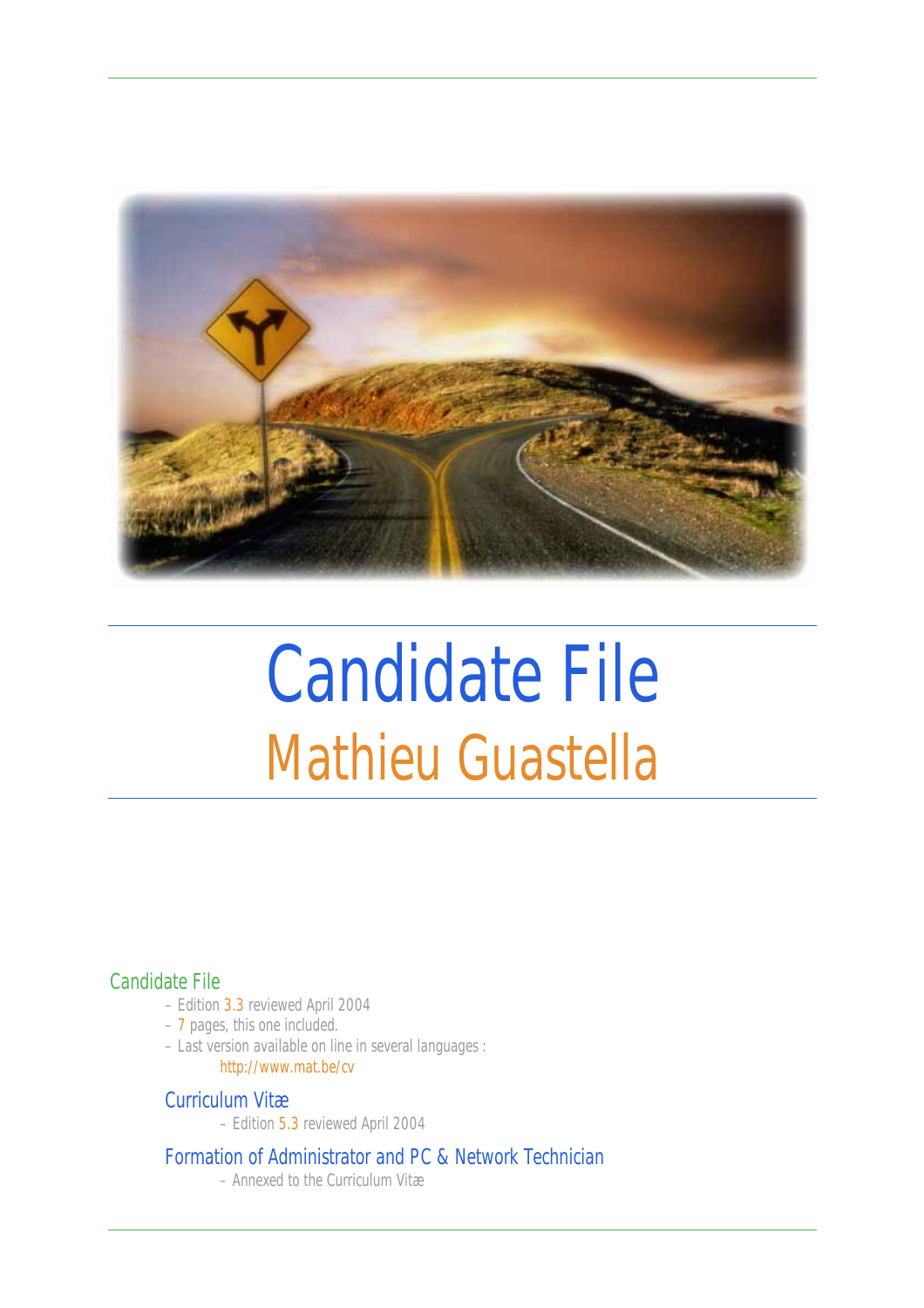Mathieu Guastella Rue Van Kalck 62 B-1080 Brussels

+32 495 10 10 11 mat@mat.be www.mat.be

Objective : An IT consultant, experienced, dynamic and capable of helping in your office for a few hours a week ? Yes, it's possible !

Dear,

Your company is expanding and wants to enlarge its activities in the computing sector. My professional aim is to offer my future clients a complete service which fulfils their expectations.

 My assets are my wish to know as much as possible concerning new technologies plus my professional experience which gave me the knowledge needed to develop and maintain any computer network as well as understanding the internal dynamics of a firm. I had an unlimited contract for two years as an IT Manager in a group of four societies in the advertising and media branch and I am working now as an IT Consultant specialized in the development and maintenance of computer networks. My Curriculum Vitae will show you that those are not my only assets. I am able to advise my clients in more ways than one.

As I introduce in the objective, my hours are flexible. I can be at your disposal for a few hours a month as well as a few days a week…depending on your needs.

My application is spontaneous because it is my ambition to qualify and succeed in my professional activity.

 A letter cannot reveal the whole competence of a person and that's why I would like to meet you, so that I can motivate my reasons. If I don't hear from you in a week's time, I'll take the liberty of calling you.

Respectfully yours.

auxy A

Mathieu Guastella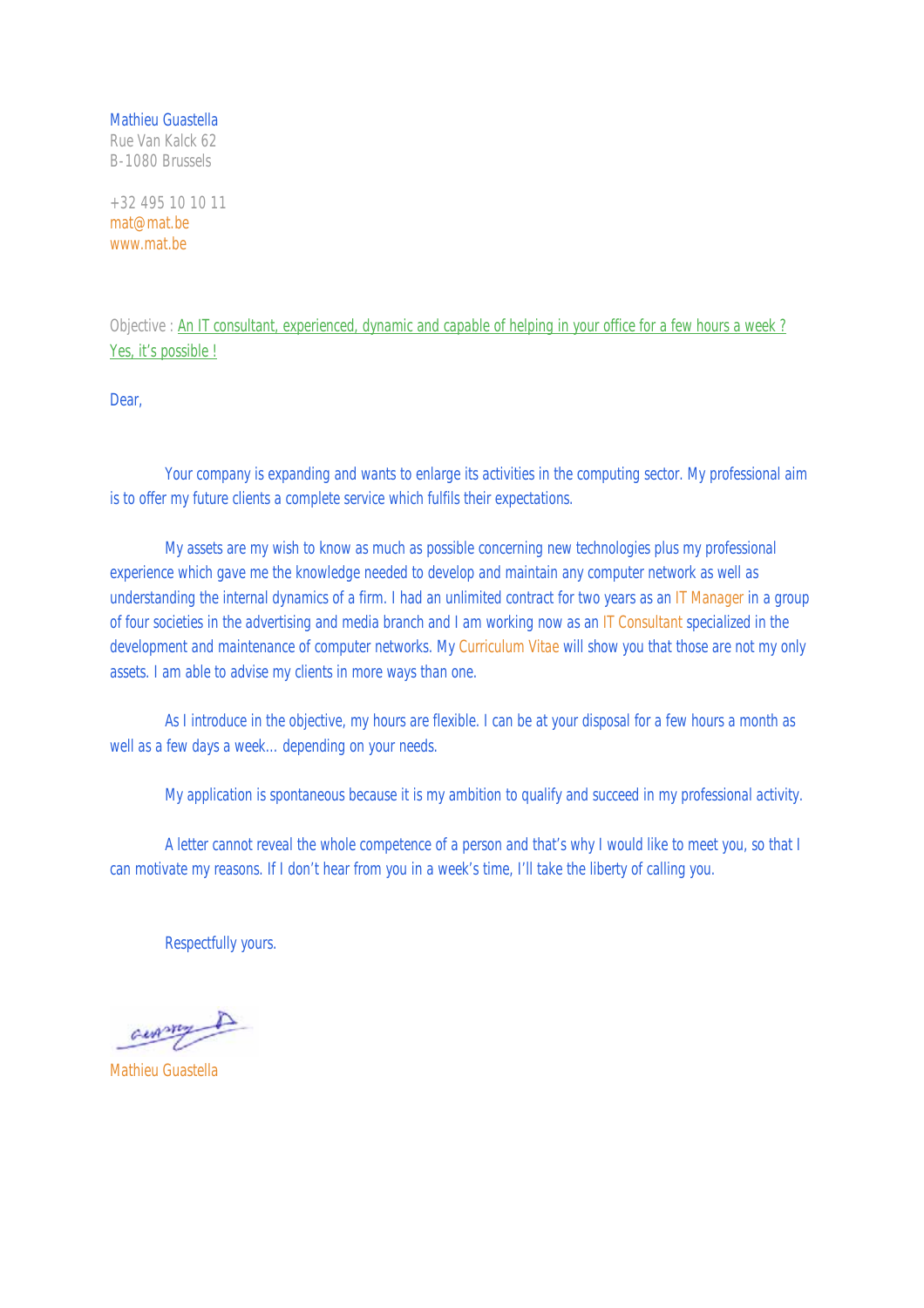# Curriculum Vitæ Edition 5.3 reviewed April 2004

The layout is spread over a few pages this CV is brief and objective.

### I. Presentation

| <b>Mathieu Guastella</b>                                  | Mobile   | $+32$ 495 10 10 11 |
|-----------------------------------------------------------|----------|--------------------|
| Belgian, single, $\sim$ 23 years old                      | Fax      | $+32$ 495 56 26 26 |
| Born on the 24 <sup>th</sup> of March 1981 at Schaerbeek. | Mail     | mat@mat.be         |
| Van Kalck Street 62<br>B-1080 Brussels                    | Web Site | www.mat.be         |

# II. Formation

| Year | Attainment                                                          | Event / Organisation                                                                                             |
|------|---------------------------------------------------------------------|------------------------------------------------------------------------------------------------------------------|
| 2003 | <b>Conversation English</b>                                         | CLL - Centre de Langues                                                                                          |
|      | <b>Microsoft</b> .NET Convention                                    | Mobility & Servers .NET/2003                                                                                     |
| 2002 | Driving Licence Cat. B                                              | <b>Driving School Simonis / GOCA</b>                                                                             |
| 2000 | <b>Microsoft Certified Systems Engineer</b>                         | <b>New Horizons</b><br>MCSE Microsoft Official Curriculum 1560 - Update Skills from Windows NT 4 to Windows 2000 |
|      | <b>Microsoft Access 2000</b>                                        | Cefora                                                                                                           |
| 1999 | Administrator & PC & Network Technician Cefora<br>See § VII. Annexe |                                                                                                                  |
|      | Brainstorming & Memory Optimization                                 | Amplitude                                                                                                        |
| 1998 | <b>Graduate Computer Coding Languages</b>                           | Institut Supérieur de Formation Continue d'Etterbeek                                                             |
|      | English UF-2                                                        | Institut Supérieur de Formation Continue d'Etterbeek                                                             |
| 1997 | Graduate Management & Bookkeeping                                   | <b>Institut Saint-Adrien</b>                                                                                     |
| 1995 | Economics & Latin                                                   | <b>Institut Saint-Louis</b>                                                                                      |
| 1994 | Economics & Latin                                                   | Collège La Berlière                                                                                              |
| 1993 | <b>Comprehensive School</b>                                         | Regional School #16 - Molenbeek-Saint-Jean                                                                       |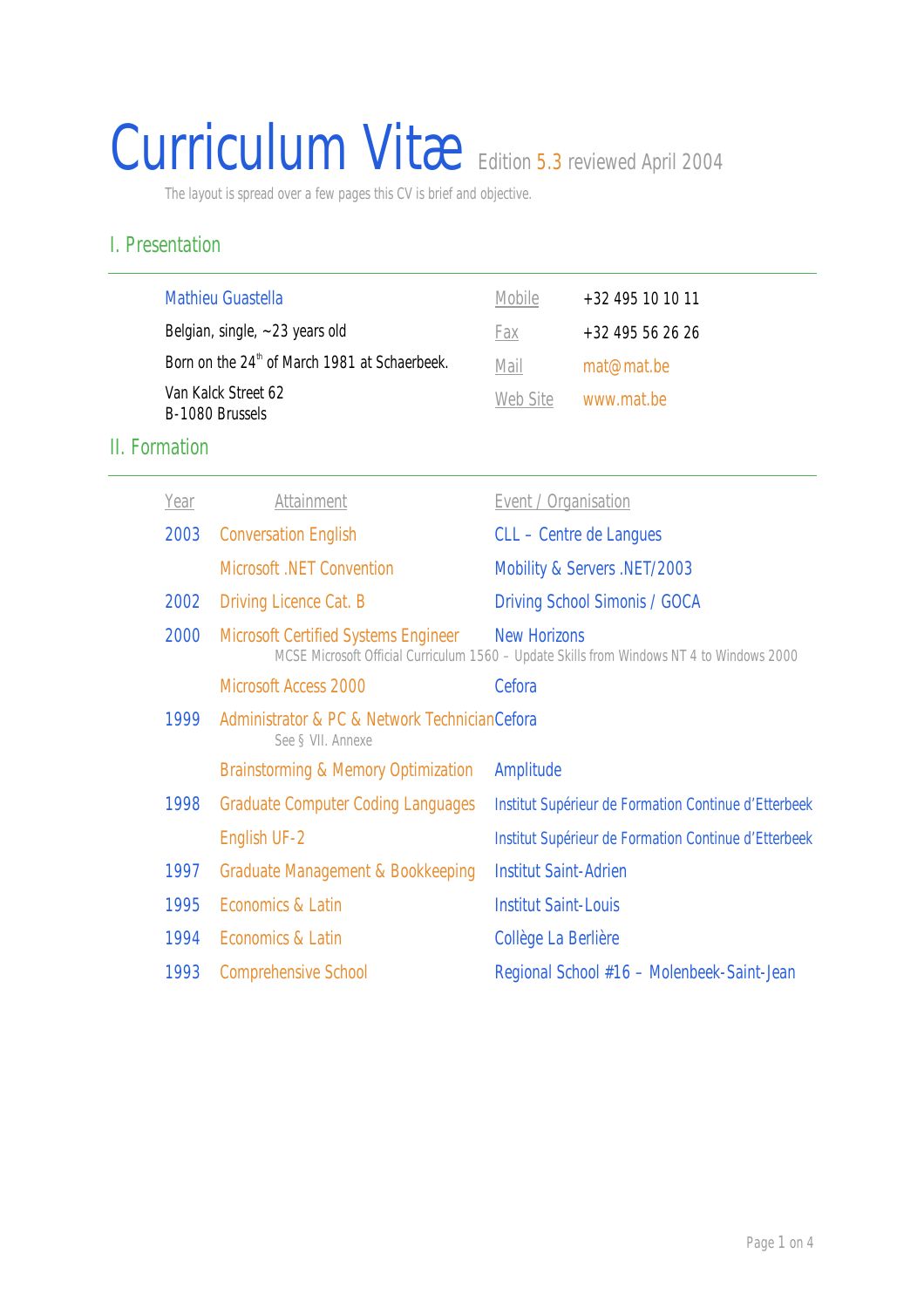# III. Experience

| Year         | Company                                                           |                                 |                                                 | Sector of activities                                                                                                                                                                                                     |
|--------------|-------------------------------------------------------------------|---------------------------------|-------------------------------------------------|--------------------------------------------------------------------------------------------------------------------------------------------------------------------------------------------------------------------------|
| 2003<br>2002 | <b>MGD Group</b><br>Title<br><b>Activities</b>                    |                                 | Managing Director / ICT Consultant              | <b>IT Consulting</b><br>Adviser in enterprises, outsourcing,  (www.madaroup.com)                                                                                                                                         |
| 2001<br>2000 | <b>Field Resource sa</b><br>Alizé Média sa<br><b>Publiroll sa</b> | Title                           | Media Enterprises Group sa<br><b>IT Manager</b> | <b>Advertising Field Services</b><br><b>Advertising Agency</b><br>Satellite streaming in hypermarkets<br><b>Advertising Agency</b><br>Activities Installation of servers & domain, administration, help desk, webmaster, |
| 1999         | <b>Vacances Vivantes asbl</b><br>Mauser Office sa                 | Title                           | <b>Direction Assistant</b>                      | <b>Vacation Stay</b><br>Activities Teaching the use of Windows, QuickBasic and HTML languages.<br><b>Office Furniture</b><br>Activities Writing and sending commercial mail; improving technologies.                     |
| 1998         | <b>Vacances Vivantes asbl</b>                                     |                                 |                                                 | <b>Vacation Stay</b><br>Activities Teaching the use of Windows, Office and Visual Basic language.                                                                                                                        |
|              | <b>Actel Direct sa</b>                                            | Title                           | Senior Project Leader Assistant                 | Car Insurance<br>Activities Installing new network components and maintenance.                                                                                                                                           |
|              | <b>Vacances Vivantes asbl</b>                                     |                                 | <b>Activities Animator.</b>                     | <b>Vacation Stay</b>                                                                                                                                                                                                     |
|              |                                                                   |                                 | Kid's Computer Club asbl                        | Workshops<br>Activities Teaching the basic use of Windows and internet.                                                                                                                                                  |
|              | <b>Vacances Vivantes asbl</b>                                     |                                 |                                                 | <b>Vacation Stay</b><br>Activities Teaching the use of de Word, Excel, PowerPoint, Access and FrontPage.                                                                                                                 |
|              | 1997                                                              | <b>Actel Direct sa</b><br>Title | Senior Project Leader Assistant                 | Car Insurance<br><b>Activities</b> Installing new network components and maintenance.                                                                                                                                    |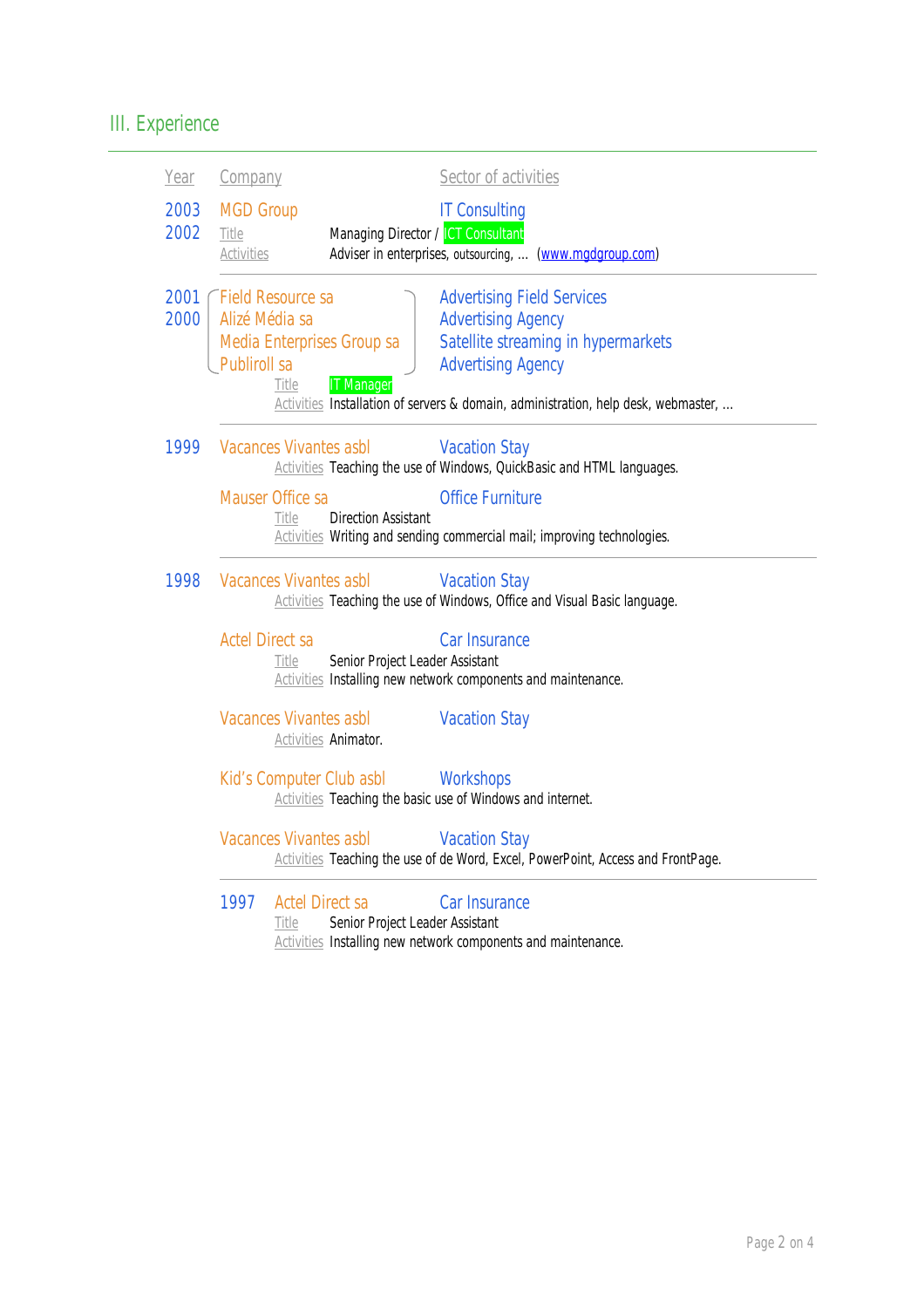#### **Network**

| • Installation and migration of domains and networks                                                           |
|----------------------------------------------------------------------------------------------------------------|
| Novell NetWare, Windows 9X/SE/ME/NT/2000/XP Advanced Server, Active Directory                                  |
| • Inter-networks connections<br>Macintosh, Linux, Solaris, Sparc, AS/400, BeOS, QNX                            |
| • Active Directory, Forests                                                                                    |
| • DNS & DHCP servers' configuration                                                                            |
| • Automatiques deployment                                                                                      |
| SysPrep, MSI, MST                                                                                              |
| • Protocols configuration                                                                                      |
| TCP, IP, IPX, SPX, NetBios, IR                                                                                 |
| • Implementing mail systems (SMTP), Fax, X.400, Chat (IM), SMS; and appropriate                                |
| connectors                                                                                                     |
| Exchange 2000 Enterprise/Conferencing Server, MSN Messenger Server, FaxMaker,<br>• Inter-devices communication |
| GSM, Palm, PocketPC, Handheld PC                                                                               |
| • Scripts running, roaming profiles, off-line synchronisation                                                  |
| • Data transmission technology                                                                                 |
| Analogic, numeric, IDSN/RNIS, ADSL, SDSL, television cable, leased line                                        |
| • Remote assistance                                                                                            |
| pcAnywhere, Remote Access                                                                                      |
| <b>Security</b>                                                                                                |
| • Firewall, router, VPN, IPSec and others gateways                                                             |
| Cisco, Alcatel<br>• Anti-virus, mail filter                                                                    |
| • NTFS, sharing, rights & permissions, crypting, PGP                                                           |
| • Backup, data safety                                                                                          |
| • Group Policies                                                                                               |
|                                                                                                                |
| <b>Graphics</b>                                                                                                |
| • Slideshow                                                                                                    |
| PowerPoint, Scala Computer Television, DemoShield<br>• Complex edition layout                                  |
| InDesign                                                                                                       |
| • Logos designing                                                                                              |
| Illustrator                                                                                                    |
| • Images-editing, optical effects                                                                              |
| Photoshop, Bryce, Painter                                                                                      |
| • 3 dimensions creations                                                                                       |
| Carrara, 3D Studio MAX, RayDream 3D                                                                            |
| Web                                                                                                            |

- Web sites design, Encoding HTML, JavaScript Dreamweaver Ultradev
- Implementing ASP, Header, Jet, SQL and ODBC
- FTP maintenance installation, BBS
- Visual and sound dynamization

Flash, ImageReady, FruityLoops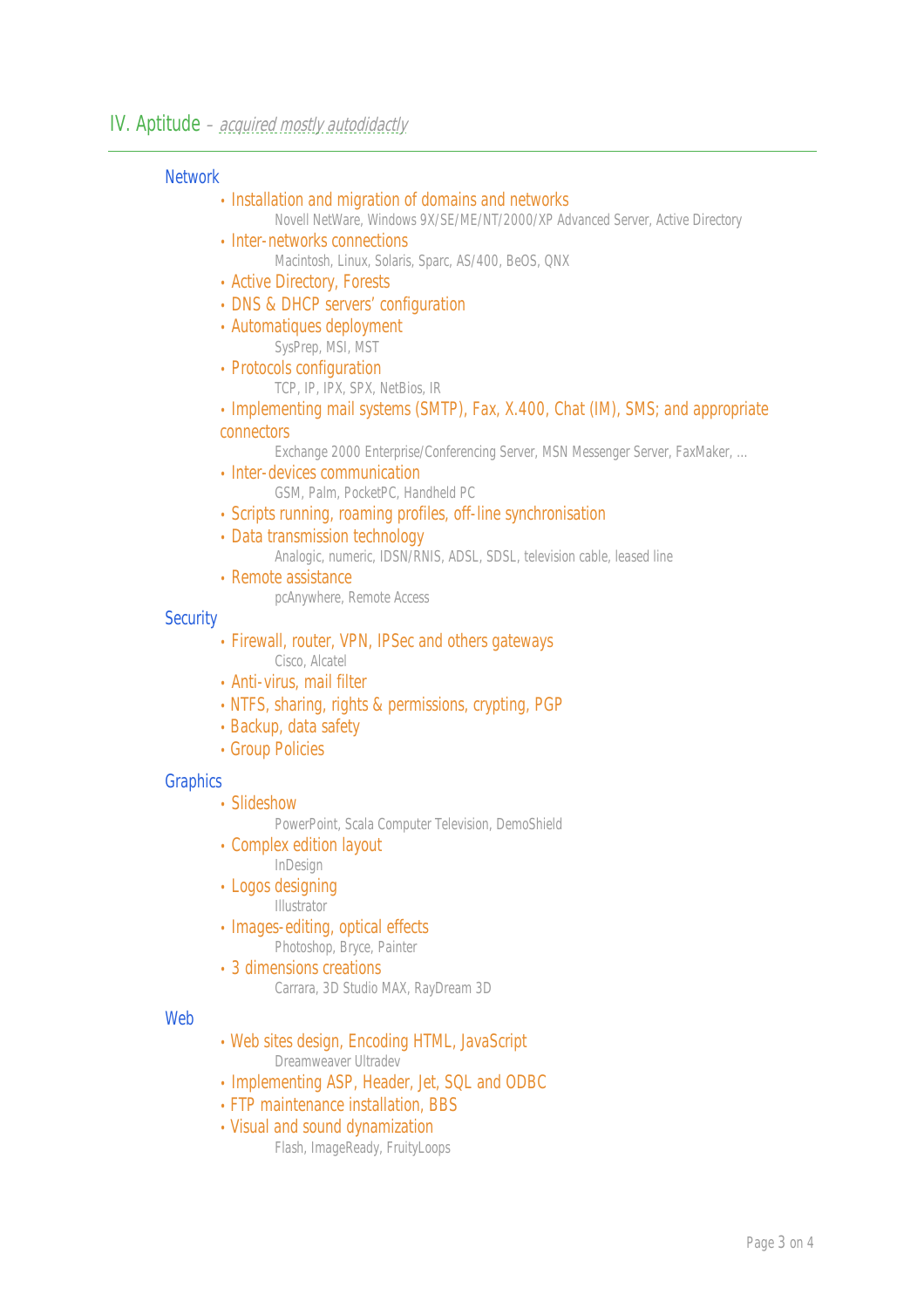#### Coding / Programmation

- Visual Basic, Delphi, Turbo Pascal, GW-Basic and Assembler languages Visual Studio
- Coding of installation programs

InstallShield, Wise Installer, Microsoft Installer

#### **Telephony**

#### • Programmation & maintenance of telephone exchanges

Siemens HiCOM, Alcatel VMS, Belgacom Forum

# V. Expression

| <u>Language</u> |                       | Understanding | <u>Writing</u> | Diction, pronunciation |
|-----------------|-----------------------|---------------|----------------|------------------------|
| French          | Native language       | Perfect       | Perfect        | Perfect                |
| <b>English</b>  | Professional language | Perfect       | Good           | Good                   |
| <b>Dutch</b>    | School notions        | Fair          | Fair           | Fair                   |
| <b>Italian</b>  | Parent language       | Good          | -              |                        |
|                 |                       |               |                |                        |

# VI. Free Time

Theatre, music, ski, ice-skating, swimming, …

#### VII. Annexe

• Program « Formation of Administrator and PC & Network Technician » of Cefora